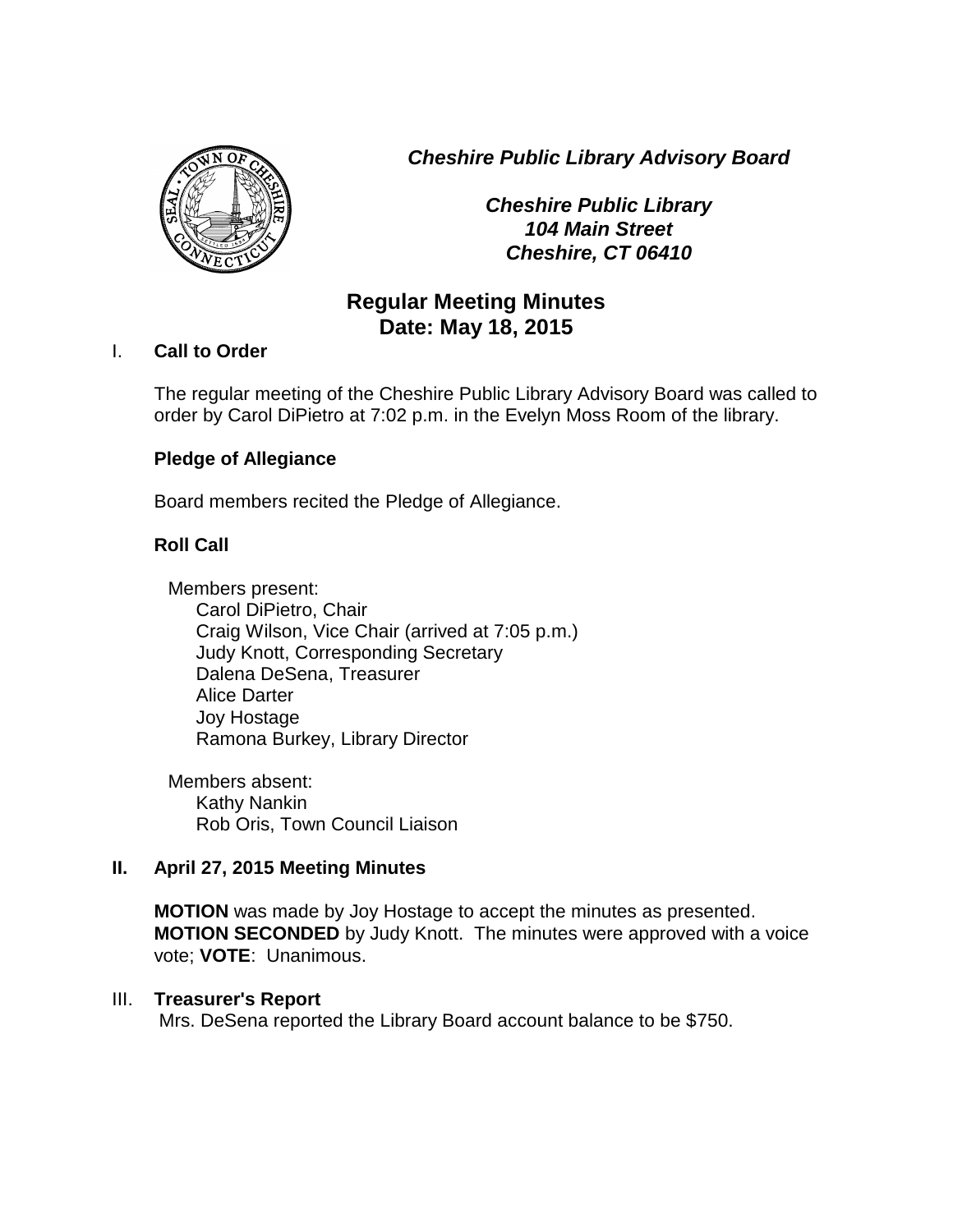### IV. **Reports of Committees**

## 1. School-Library Partnership

The May report from Lucas Franklin, the Head of Children's Services, was read by Mrs. DiPietro.

**Outreach**: At Touch a Truck held 4/8/15 at Bartlem Park we reached over 250 children and caregivers in promoting the library and our services

**Daycare/Preschool Outreach**: In April we visited 4 preschools/daycares reaching over 100 children during these visits. Next month we hope to visit more and send out a schedule for our summer reading program. We hope to disseminate our Summer Reading Program to the elementary students in June (please see the drafted copy). I'm hoping to offer a Mindfulness Storytime using the Mindful School and a Still Quite Place curriculums to a local preschool starting in July. If this program is successful, I will bring it to the library to offer after our summer reading program to school age kids.

**Program Highlights**: Our Tune Time for Tots program, a music program for children birth to three focused on singing and dancing, continues to reach over 100 children and caregivers between our two sessions (this program is our most popular). We hosted the Dodd Middle School FEA (Future Educators of America) who did a storytime for preschool age students last week. There were 33 students, preschoolers and caregivers in attendance.

**Summer Reading/Stats**: Please see the rough draft of the Summer Reading Program handout. We hope to have it completed in the next week once we finalize details with a few performers (please note this draft hasn't been proofread for errors yet and dates and time may change over the next couple of weeks). Also, find the stats for the children's department last month as well as a program for our programs being held this month.

Mrs. Hostage was pleased to see in past minutes that the Library had previously offered a language program to young children – "Learn Spanish Storytime." Young children are very receptive to learning languages at a young age. Mrs. Burkey replied the program was well received.

## V. **Communications**

Mrs. Hostage reported that the Hartford Courant continues to include our movies showings on the [www.ctnow.com](http://www.ctnow.com/) page; the 4/30/15 edition listed "Alexander's Ragtime Band"; the 5/7/15 edition listed "Brigadoon"; and the 5/14/15 edition listed "Mamma Mia."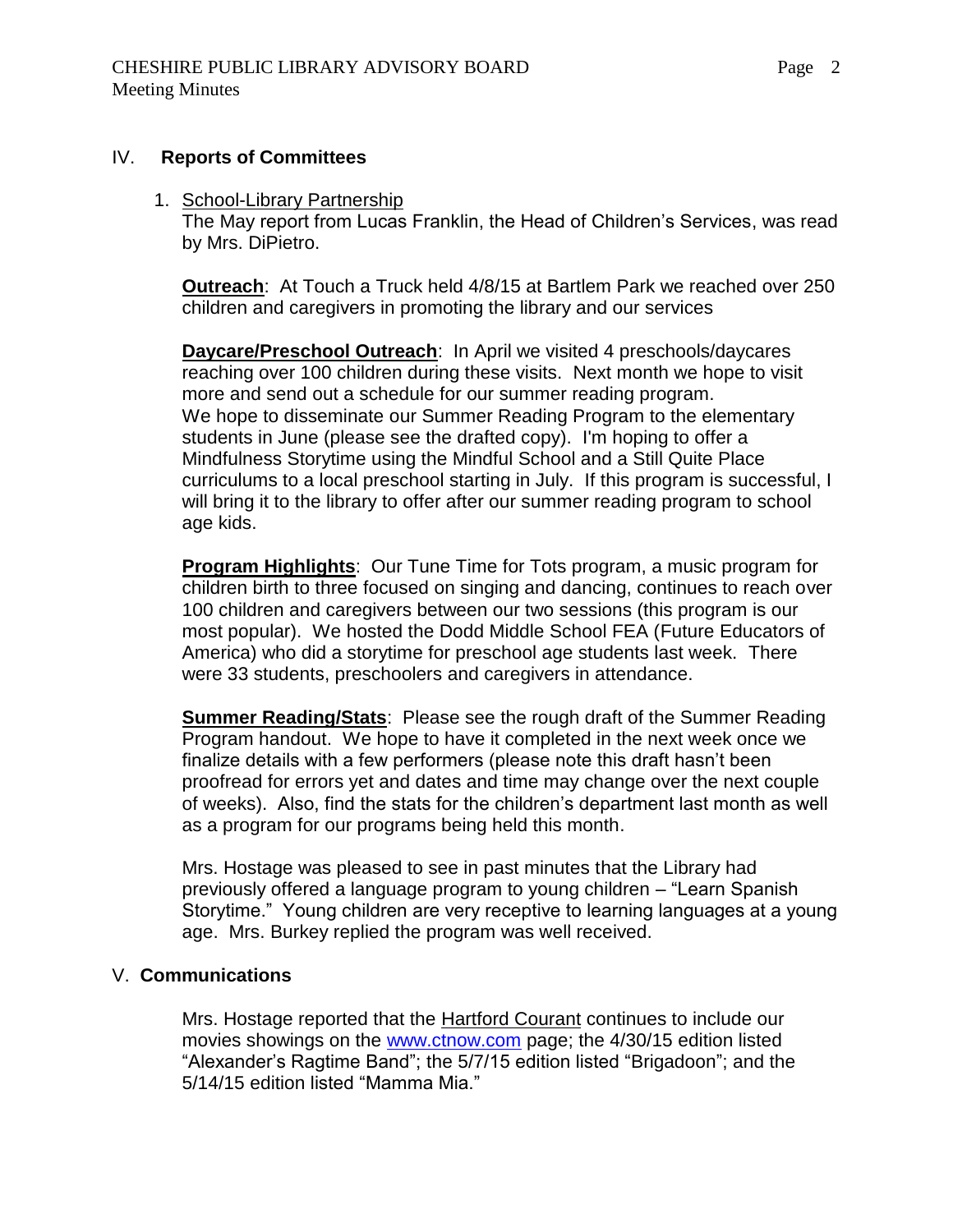## VI. **Report of the Chair –** Carol DiPietro, Chair

Mrs. DiPietro worked at the recent Friends Book Sale on Sunday afternoon, when patrons could purchase an entire bag of books for \$10. The book sale raised more than \$8200, and was very well run. Tom and Deb Morck did an outstanding job chairing this event; Mrs. DiPietro sent them a note congratulating them on such as successful event. Mr. and Mrs. Morck also send a note to their volunteers, thanking them for their volunteer efforts; they attributed the successful event in part to the product, the presentation and the publicity.

Mrs. DiPietro shared a flyer from the Friends of the Collier County Public Library in Florida for their "Bagels and Books" fundraiser. They charge \$100 per person for the breakfast and a copy of the book written by Sue Monk Kidd. Mrs. DiPietro thinks the Friends of the Cheshire Library could do this event on a smaller level. When the Collier Country Friends first started this event, the cost was \$25 per person.

Mrs. DiPietro also stated the Friends of the Collier County Public Library members are allowed to pre-register for Friends programs before the general public registers during a short preferential sign-up period and asked Mrs. Burkey to give some thought to this option. Mrs. Burkey expressed concern about how Cheshire patrons may respond to this type of preferential sign-up period. Cheshire offers free programs to all patrons, regardless of whether they are members of the Friends or not. The Friends of the Cheshire Public Library sponsors some of the Library programs; the Library sponsors the others.

Mrs. DiPietro shared an article from the Waterbury Republican American about the Naugatuck Library's "TV Discussion Club" which meets the 2<sup>nd</sup> Wednesday of each month at the Howard Whittemore Library. This club's "Anti-Heroes" discussion topics have included Don Draper ("Mad Men"), Walter White ("Breaking Bad") and Dexter Morgan ("Dexter").

Mrs. DiPietro asked Mrs. Knott to send thank you notes to the two Garden Clubs, the Friends, and the Morcks on behalf of the Board.

Mrs. Burkey invited the Board to the Friends Annual Meeting tonight, followed by a reception, after our meeting.

#### VII. **Report of the Library Director –** Ramona Burkey

#### **Technology**

The Town has gone out to bid for a new telephone system, which will be installed this summer.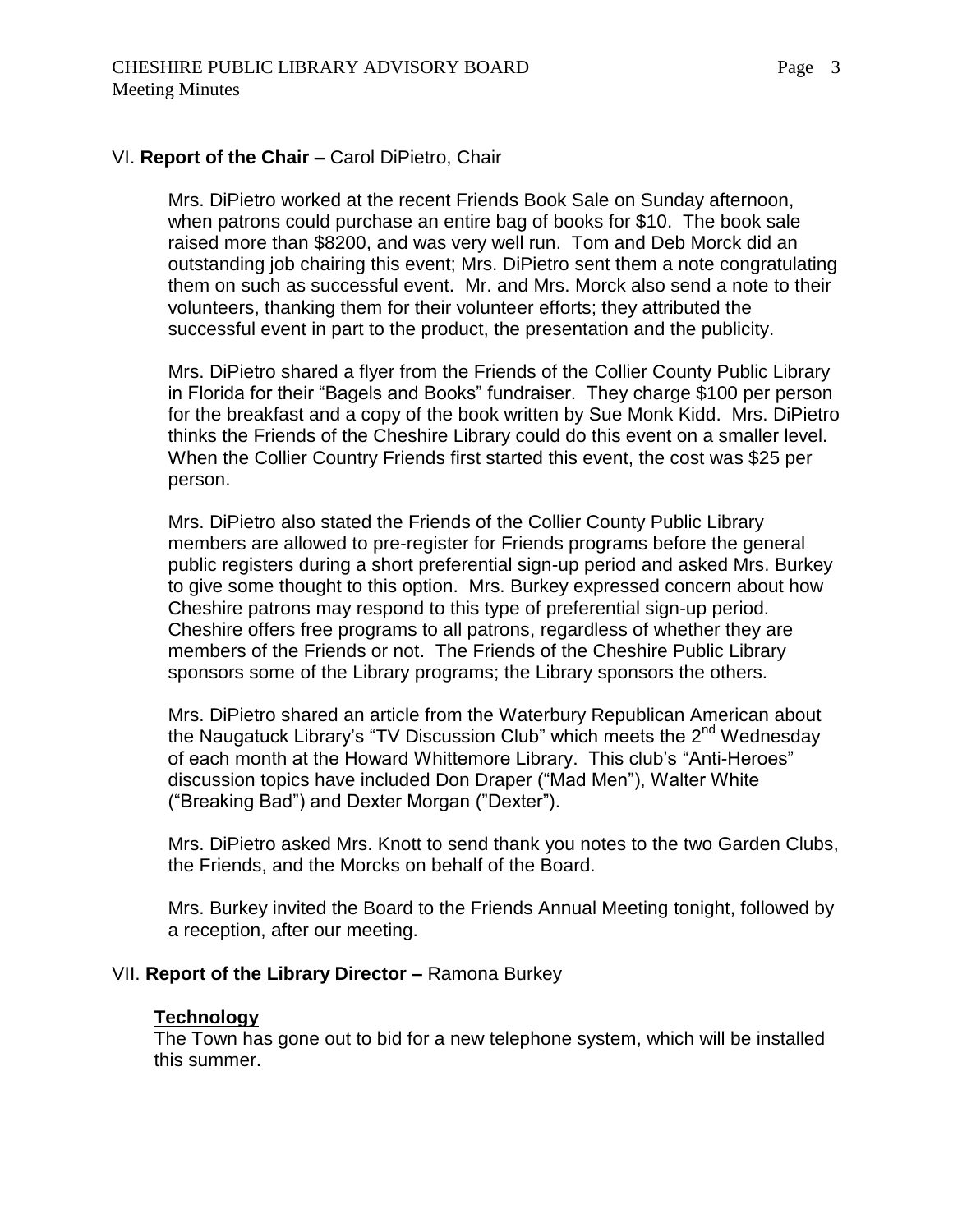## **Programs and Services**

Our new hours will begin on Monday, June 1: Monday – Thursday  $9:00$  a.m. –  $8:30$  p.m. Friday – Saturday  $9:00$  a.m. – 5:00 p.m. We will be open Saturday mornings again this summer, from July 11 – August 29, from 9:00 a.m. to 1:00 p.m.

Library staff will be marching in this year's Memorial Day parade on Sunday, May 24. The library will be closed on Monday, May 25 for Memorial Day.

April circulation was 32,549, which represented an increase of 0.88% over April 2014.

NEW: "The Cheshire Public Library offers one-on-one tutoring for adult Cheshire residents who need some basic tech assistance. Device advice is available for tablets, e-readers, smart phones, laptops, and desktop computers. Topics include: downloading ebooks, audio and video materials from Cheshire Library resources; basic computer use; general internet use and searching skills; registering for an email account; and word processing with MS Word. Please note that you must be able to use a mouse to participate in desktop sessions. Sessions are for up to one hour and must be arranged by appointment only."

**Save the Date**: Library Supporter Appreciation Reception – Thursday, May 21 at 6:00 p.m. We would love to have as many library board members as possible in attendance, since this is one way that we as staff say "thank you" for all that you do for the Cheshire Public Library.

*Selected Upcoming Events (more programs, info and registration at cheshirelibrary.org):*

- Movie Matinee: Tuesdays at 1:00 p.m.: 5/19 "Mamma Mia!," 6/9 "Desert Fox," 6/16 "Memphis Belle"
- "Eat Better, Feel Better, Live Better" Tuesday 5/19 at 7:00 p.m.
- "Apps for the Outdoors": Wednesday 5/20 at 7:00 p.m.
- Cheshire Cats Classics Book Club: Monday, June 1 at 7:00 p.m.
- "Volunteer Vacations": Tuesday 6/2 at 6:30 p.m.
- Red Cross Blood Drive: Thursday 6/4 from 12:30-4:30 p.m.
- "Ask A Lawyer" (New Haven Bar Association): Thursday 6/4 at 5:30 p.m.
- "Is This Thing On? Navigating the Digital World with Abby Stokes": Thursday 6/4 at 6:30 p.m.
- "Online Marketing: Email Campaigns, LinkedIn for Business, and Social Media Time Savers": Tuesday 6/9 at 6:30 p.m.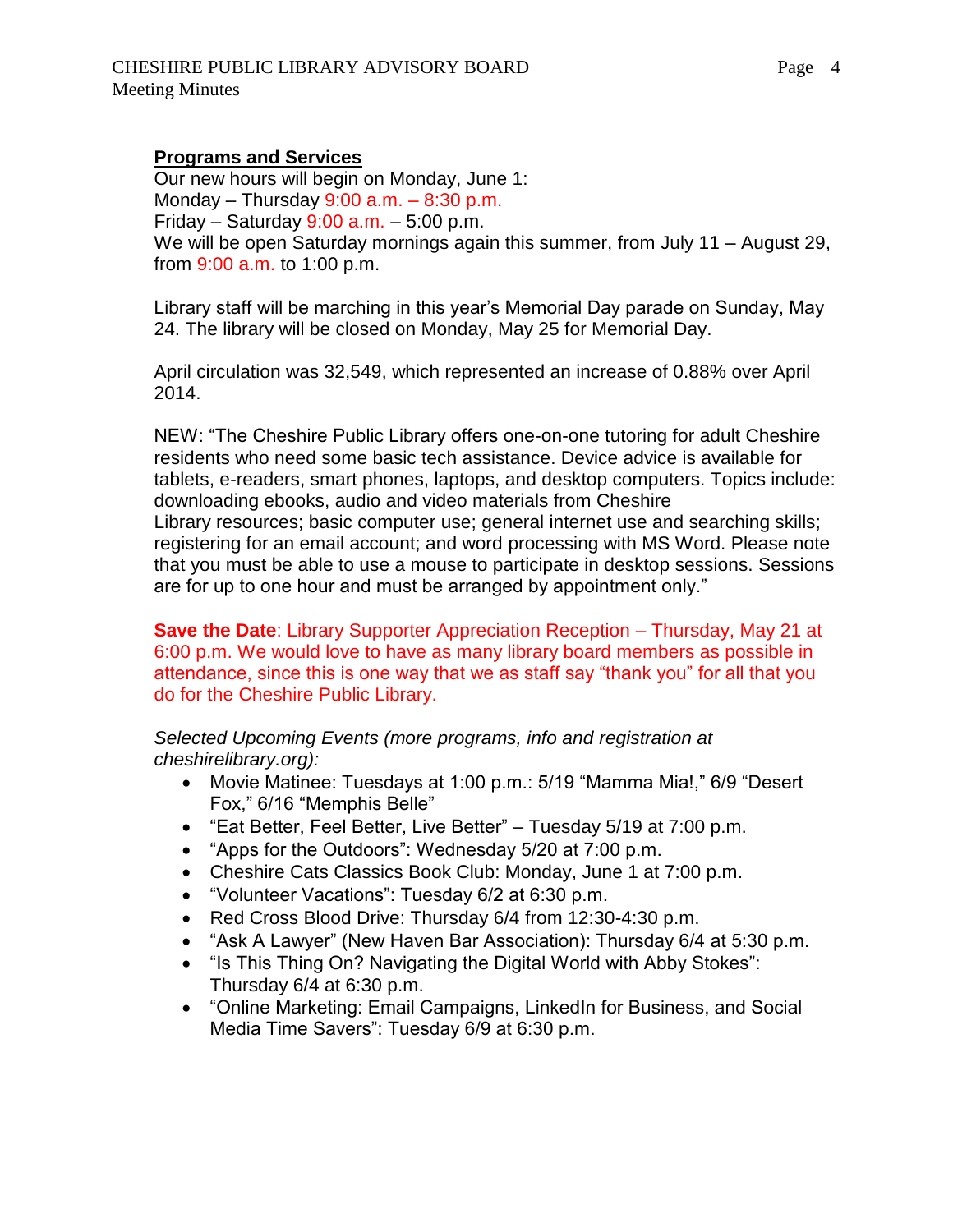## **Personnel**

I have received numerous "Above and Beyond" and Customer Satisfaction Survey comment cards of late, complimenting our staff on their excellent, professional customer service.

### **Financial**

We are applying for a Category II grant from the State to finish the Library.

## **Buildings and Grounds**

## **Policies and Planning**

I attended a Strategic Planning webinar with several coworkers a couple of weeks ago and got some good tips for how to proceed with our next Strategic Plan.

### **Artsplace**

The Children's Department staff and I met with Artsplace staff last week to discuss collaboration and future endeavors. The Library and Artsplace are doing a lot of collaboration, including holding the Library's celebration at the end of the Summer Reading Program at Artsplace on August 24<sup>th</sup>, another way to cross-promote the programs. This year's Summer Reading Program theme is "STEAM" – Science, Technology. Engineering, Arts, and Mathematics.

### **Other**

Thanks to the generosity of the Friends of the Cheshire Public Library, two coworkers and I will be attending the American Library Association's annual conference in late June.

Mrs. Knott commented that the displays in the Library are very attractive. Mrs. Burkey commented that the Staff Picks display is very well received.

In response to Mrs. DiPietro's question about the tip jar, Mrs. Burkey commented that they will empty the tip jar on a monthly basis. All funds donated will go into the Library Gift account.

### IX. **Unfinished Business**

None.

## X. **New Business**

 **2016 Meeting Schedule**: Mrs. DiPietro presented the following meeting dates for 2016: January 25; February 22; March 21; April 25; May 16; June 20; July if needed; August if needed; September 19; October 17; November 21; and December 19, 2016. The Board meets on the 3<sup>rd</sup> Monday of the month, unless